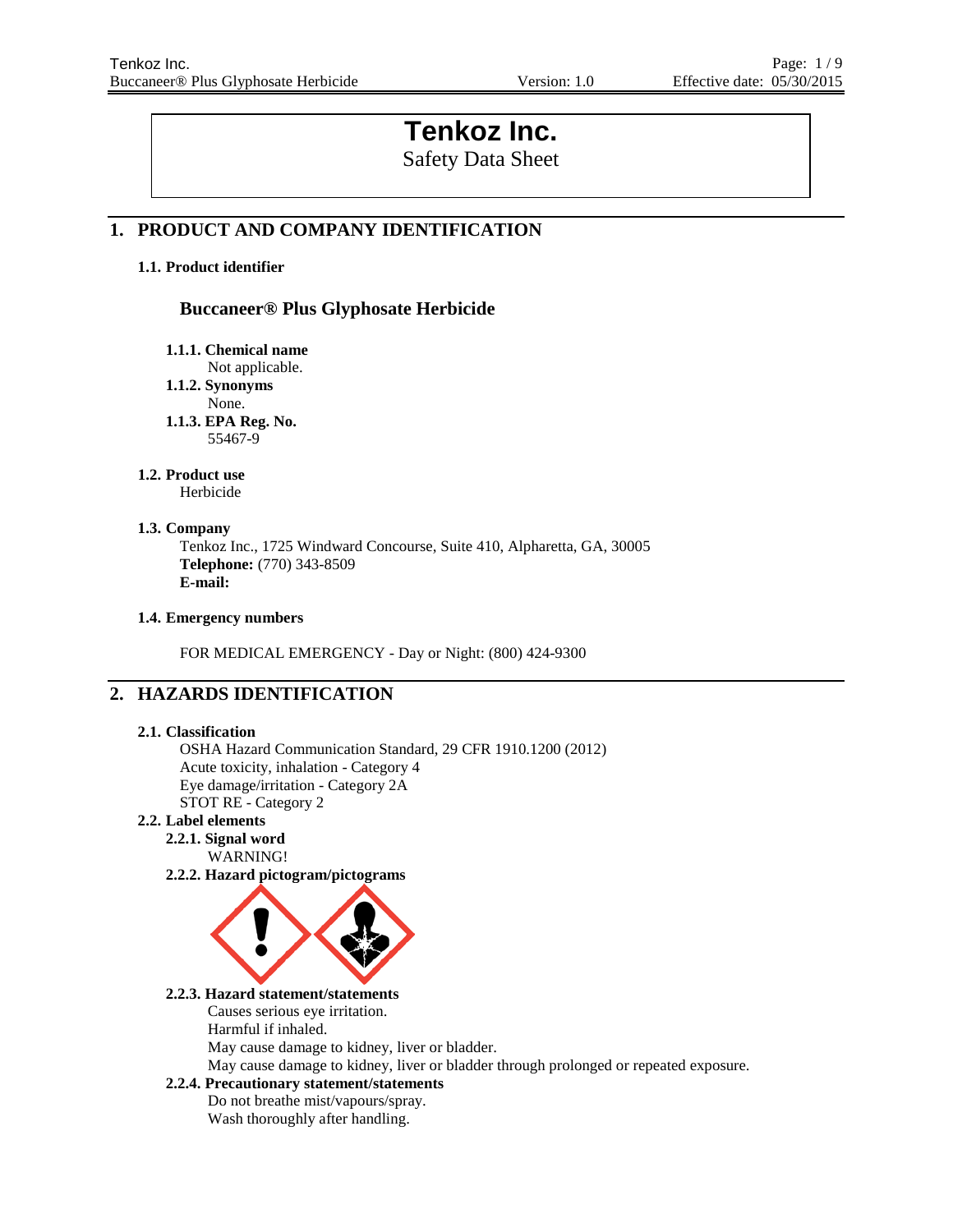Do not eat, drink or smoke when using this product. Use only outdoors or in a well-ventilated area. Wear protective eye/face protection. IF INHALED: Remove person to fresh air and keep comfortable for breathing. IF IN EYES: Rinse cautiously with water for several minutes. Remove contact lenses, if present and easy to do. Continue rinsing. If eye irritation persists:Get medical advice/attention. IF exposed: Call a POISON CENTER or doctor/physician. Store locked up. Dispose of contents/container in accordance with local, regaional, national and international regulations.

#### **2.3. Appearance and odour (colour/form/odour)**

Amber-Brown /Liquid / Slight

#### **2.4. OSHA Status**

This product is hazardous according to the OSHA Hazard Communication Standard, 29 CFR 1910.1200.

Refer to section 11 for toxicological and section 12 for environmental information.

## **3. COMPOSITION/INFORMATION ON INGREDIENTS**

#### **Active ingredient**

Isopropylamine salt of N-(phosphonomethyl)glycine; {Isopropylamine salt of glyphosate}

| Composition                       |            |                           |  |
|-----------------------------------|------------|---------------------------|--|
| <b>COMPONENT</b>                  | CAS No.    | % by weight (approximate) |  |
| Isopropylamine salt of glyphosate | 38641-94-0 |                           |  |
| Other ingredients                 |            | 59                        |  |

Trade secret composition.

## **4. FIRST AID MEASURES**

Use personal protection recommended in section 8.

#### **4.1. Description of first aid measures**

- **4.1.1. Eye contact:** If in eyes, hold eye open and rinse slowly and gently for 15-20 minutes. Remove contact lenses, if present, after first 5 minutes, then continue rinsing. Call a poison control center or doctor for treatment advice.
- **4.1.2. Skin contact:** Take off contaminated clothing. Rinse skin immediately with plenty of water for 15- 20 minutes. Call a poison control center or doctor for treatment advice.
- **4.1.3. Inhalation:** If inhaled, move person to fresh air. If person is not breathing, call emergency number or ambulance, then give artificial respiration, preferably mouth-to-mouth, if possible. Call a poison control center or doctor for treatment advice.
- **4.1.4. Ingestion:** Call poison control center or doctor immediately for treatment advice. Have person sip a glass of water if able to swallow. Do not induce vomiting unless told to do so by the poison center or doctor. Do not give anything by mouth to an unconscious person.

#### **4.2. Most important symptoms and effects, both acute and delayed**

- **4.2.1. Eye contact, short term:** May cause temporary eye irritation.
- **4.2.2. Skin contact, short term:** Not expected to produce significant adverse effects when recommended use instructions are followed.
- **4.2.3. Inhalation, short term:** Harmful by inhalation.
- **4.2.4. Single ingestion:** Harmful if swallowed. Causes gastrointestinal tract irritation.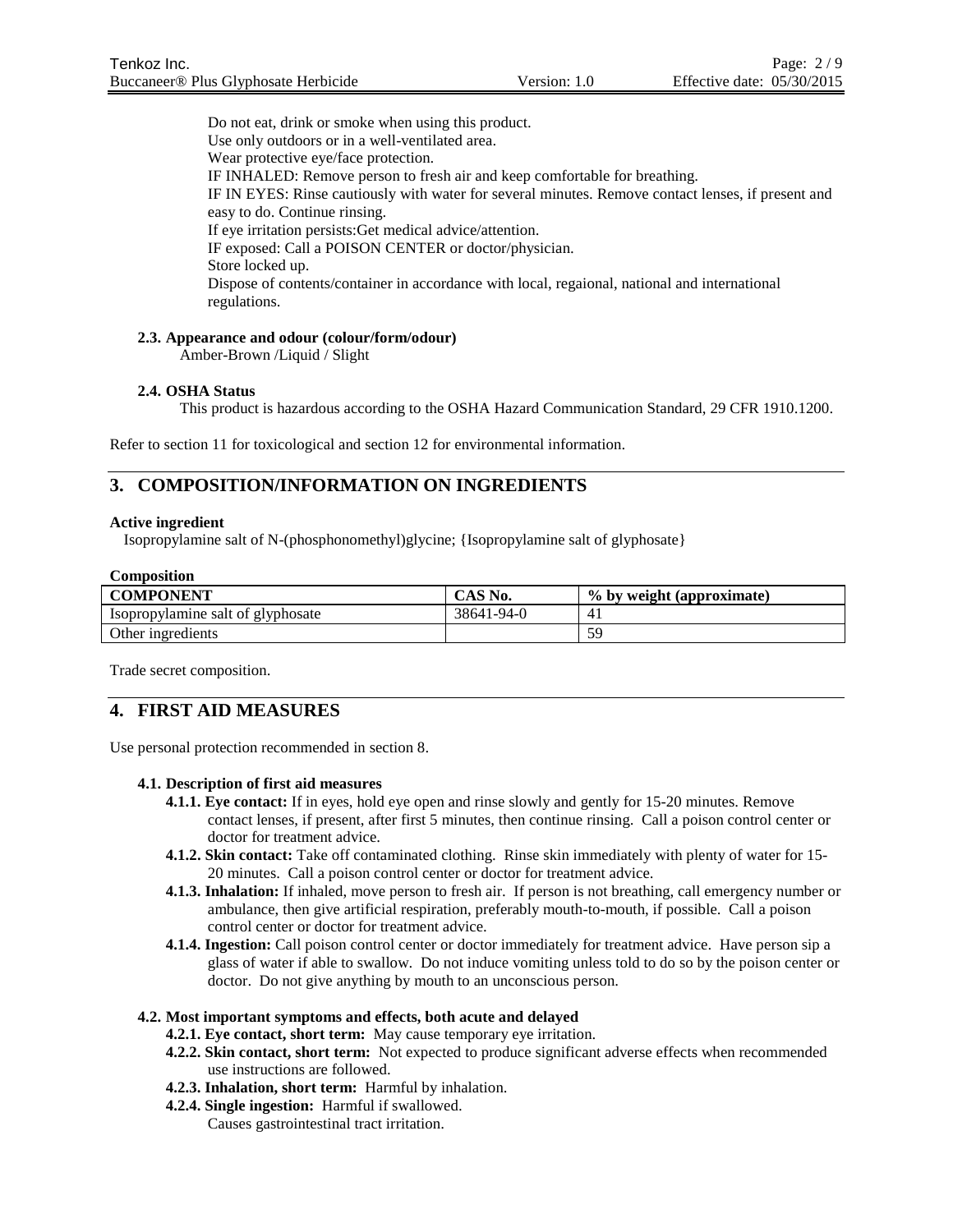#### **4.3. Indication of any immediate medical attention and special treatment needed**

- **4.3.1. Advice to doctors:** This product is not an inhibitor of cholinesterase.
- **4.3.2. Antidote:** Treatment with atropine and oximes is not indicated.

## **5. FIRE-FIGHTING MEASURES**

#### **5.1. Extinguishing media**

**5.1.1. Recommended**: Water, dry chemical, foam, carbon dioxide (CO2)

#### **5.2. Special hazards**

#### **5.2.1. Unusual fire and explosion hazards**

Minimise use of water to prevent environmental contamination. Environmental precautions: see section 6.

## **5.2.2. Hazardous products of combustion**

Carbon monoxide (CO), nitrogen oxides (NOx), phosphorus oxides (PxOy)

**5.3. Fire fighting equipment:** Self-contained breathing apparatus. Equipment should be thoroughly decontaminated after use.

#### **5.4. Flash point**

Does not flash.

## **6. ACCIDENTAL RELEASE MEASURES**

#### **6.1. Personal precautions**

Use personal protection recommended in section 8.

#### **6.2. Environmental precautions**

SMALL QUANTITIES: Low environmental hazard. LARGE QUANTITIES: Minimise spread. Contain spillage with sand bags or other means. Keep out of drains, sewers, ditches and water ways.

#### **6.3. Methods for cleaning up**

SMALL QUANTITIES: Flush spill area with water. LARGE QUANTITIES: Absorb in earth, sand or absorbent material. Dig up heavily contaminated soil. Collect in containers for disposal. Refer to section 7 for types of containers. Flush residues with small quantities of water. Minimise use of water to prevent environmental contamination.

Refer to section 13 for disposal of spilled material. Use handling recommendations in Section 7 and personal protection recommendations in Section 8.

## **7. HANDLING AND STORAGE**

Good industrial practice in housekeeping and personal hygiene should be followed.

## **7.1. Precautions for safe handling**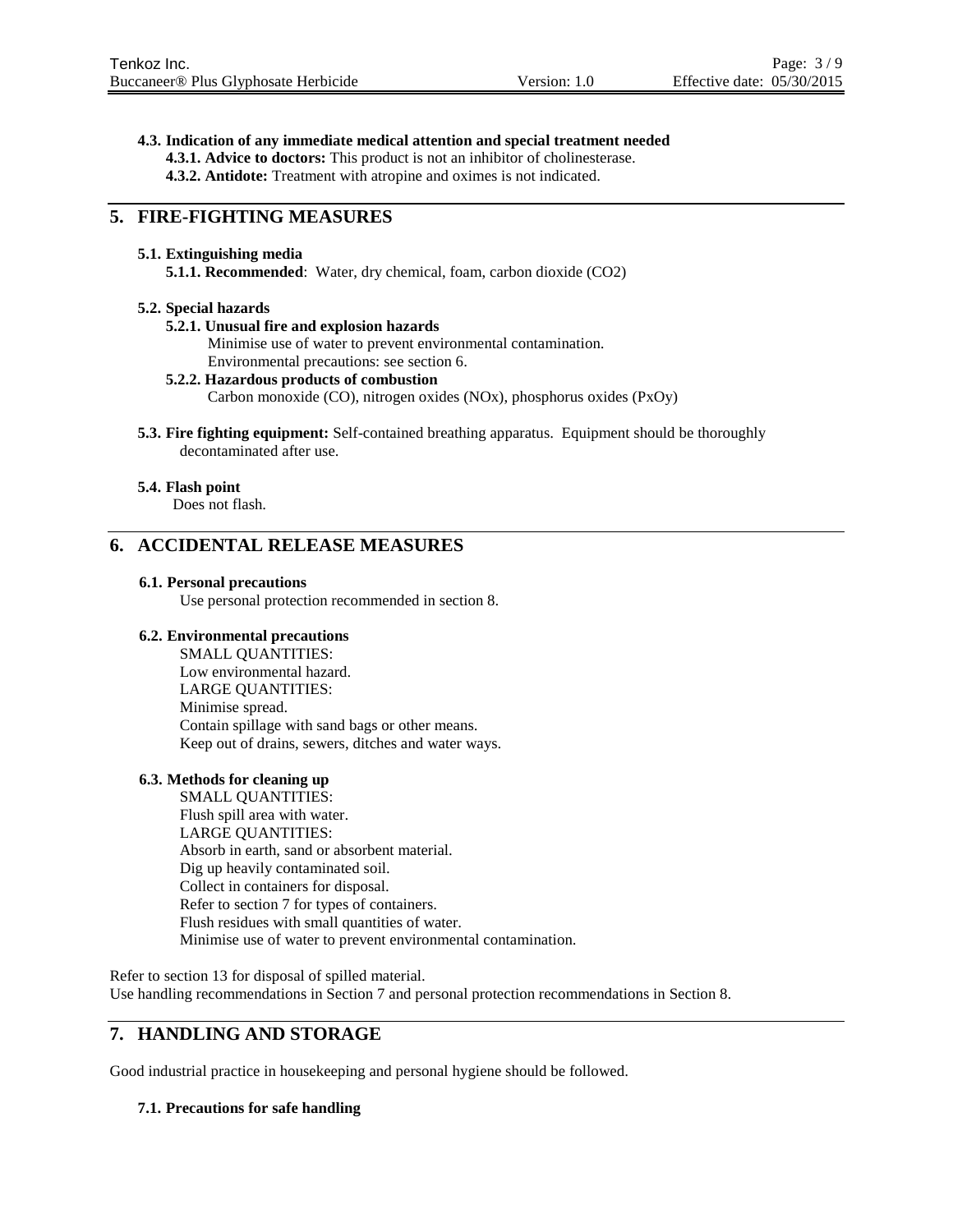Avoid contact with eyes, skin and clothing. Avoid breathing vapour or mist. Wash hands thoroughly after handling or contact. Wash contaminated clothing before re-use. Thoroughly clean equipment after use. Do not contaminate drains, sewers and water ways when disposing of equipment rinse water. Emptied containers retain vapour and product residue. Observe all labeled safeguards until container is cleaned, reconditioned or destroyed.

## **7.2. Conditions for safe storage**

**Compatible materials for storage**: stainless steel, fibreglass, plastic, glass lining **Incompatible materials for storage**: galvanised steel, unlined mild steel, see section 10. Keep out of reach of children. Keep away from food, drink and animal feed. Keep only in the original container. Keep container tightly closed in a cool, well-ventilated place. Minimum shelf life: 5 years.

## **8. EXPOSURE CONTROLS/PERSONAL PROTECTION**

#### **8.1. Airborne exposure limits**

| <b>Components</b>                 | <b>Exposure Guidelines</b>                                    |
|-----------------------------------|---------------------------------------------------------------|
| Isopropylamine salt of glyphosate | No specific occupational exposure limit has been established. |
| Other ingredients                 | No specific occupational exposure limit has been established. |

**8.2. Engineering controls:** Have eye wash facilities immediately available at locations where eye contact can occur.

## **8.3. Recommendations for personal protective equipment**

- **8.3.1. Eye protection:** If there is potential for contact: Wear chemical goggles. Applicators and other handlers must wear eye protection.
- **8.3.2. Skin protection:** No special requirement when used as recommended. If repeated or prolonged contact: Wear chemical resistant gloves. Chemical resistant gloves include those made of waterproof materials such as nitrile, butyl, neoprene, polyvinyl chloride (PVC), natural rubber and/or barrier laminate. Applicators and other handlers must wear: Wear long sleeved shirt, long pants and shoes with socks. Follow manufacturer's instructions for cleaning/maintaining Personal Protective Equipment. If no such instructions for washables, use detergent and hot water. Keep and wash personal protective equipment separately from other laundry.

#### **8.3.3. Respiratory protection:** If airborne exposure is excessive:

Wear respirator.

Full facepiece/hood/helmet respirator replaces need for chemical goggles. Respiratory protection programs must comply with all local/regional/national regulations.

When recommended, consult manufacturer of personal protective equipment for the appropriate type of equipment for a given application.

## **9. PHYSICAL AND CHEMICAL PROPERTIES**

These physical data are typical values based on material tested but may vary from sample to sample. Typical values should not be construed as a guaranteed analysis of any specific lot or as specifications for the product.

| Colour/colour range:   Amber - Brown            |                |
|-------------------------------------------------|----------------|
| Odour:   Slight                                 |                |
|                                                 | Form:   Liquid |
| Physical form changes (melting, boiling, etc.): |                |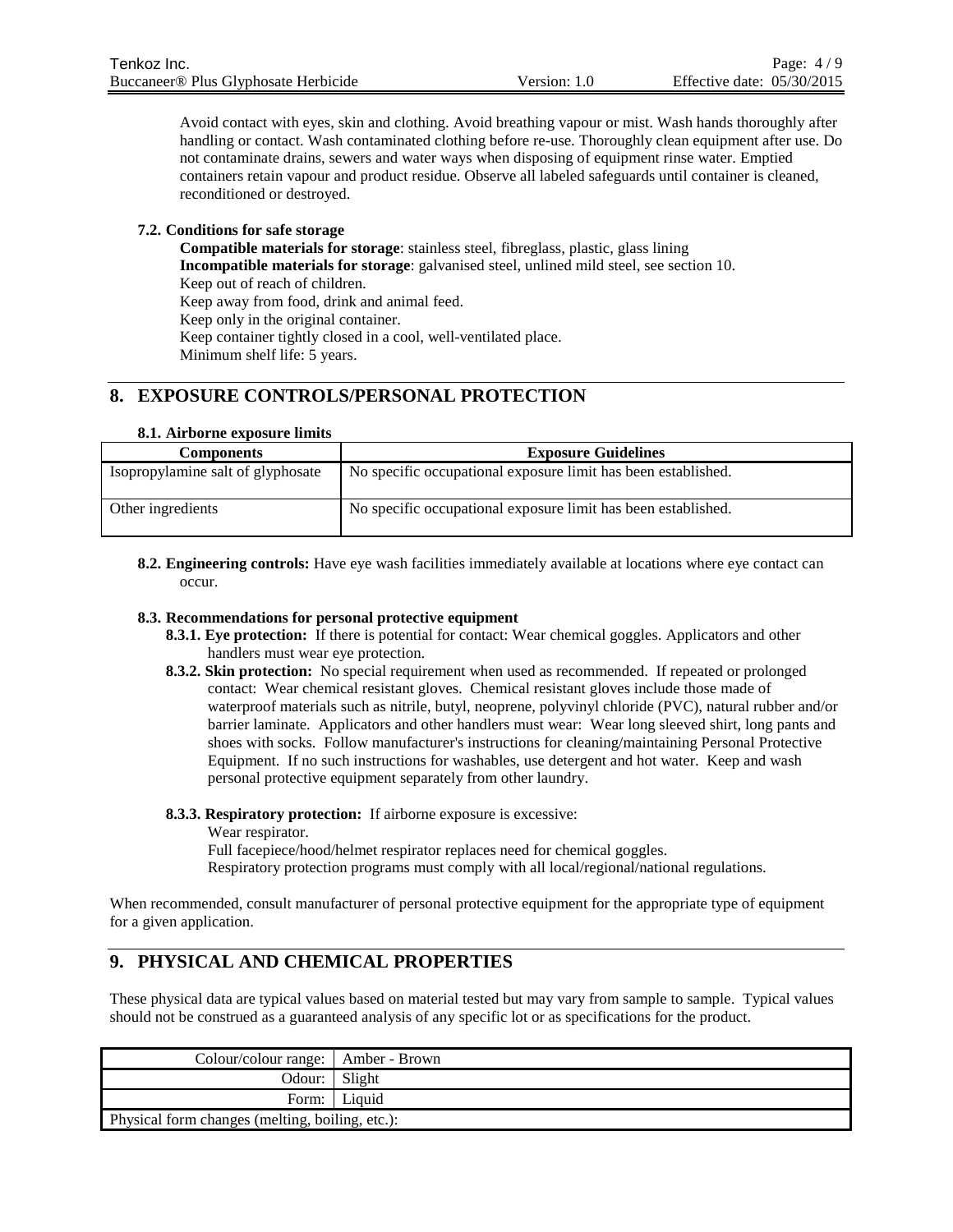| Melting point:                  | Not applicable.                              |
|---------------------------------|----------------------------------------------|
| Boiling point:                  | No data.                                     |
| Flash point:                    | Does not flash.                              |
| Explosive properties:           | No explosive properties                      |
| Auto ignition temperature:      | 443 °C                                       |
| Self-accelerating decomposition | No data.                                     |
| temperature (SADT):             |                                              |
| Oxidizing properties:           | No data.                                     |
| Specific gravity:               | 1.1655 20 °C / 20 °C                         |
| Vapour pressure:                | No significant volatility; aqueous solution. |
| Vapour density:                 | Not applicable.                              |
| Evaporation rate:               | No data.                                     |
| Dynamic viscosity:              | No data.                                     |
| Kinematic viscosity:            | No data.                                     |
| Density:                        | 1.1655 g/cm3 @ 20 °C                         |
| Solubility:                     | Water: Soluble                               |
| pH:                             | 4.7                                          |
| Partition coefficient:          | $log Pow: < -3.2 \ @ 25 °C (glyphosate)$     |

## **10. STABILITY AND REACTIVITY**

## **10.1. Reactivity**

Reacts with galvanised steel or unlined mild steel to produce hydrogen, a highly flammable gas that could explode.

## **10.2. Stability**

Stable under normal conditions of handling and storage.

## **10.3.Possibility of hazardous reactions**

Reacts with galvanised steel or unlined mild steel to produce hydrogen, a highly flammable gas that could explode.

## **10.4.Incompatible materials**

galvanised steel;unlined mild steel;see section 10.; Compatible materials for storage: see section 7.2.

## **11. TOXICOLOGICAL INFORMATION**

This section is intended for use by toxicologists and other health professionals.

**Likely routes of exposure:** Skin contact, eye contact, inhalation

#### **Potential health effects**

**Eye contact, short term:** May cause temporary eye irritation. Skin contact, short term: Not expected to produce significant adverse effects when recommended use instructions are followed. **Inhalation, short term:** Harmful by inhalation. **Single ingestion:** Harmful if swallowed. Causes gastrointestinal tract irritation.

## **Similar formulation**

**Acute oral toxicity Rat, LD50 (limit test)**: > 5,000 mg/kg body weight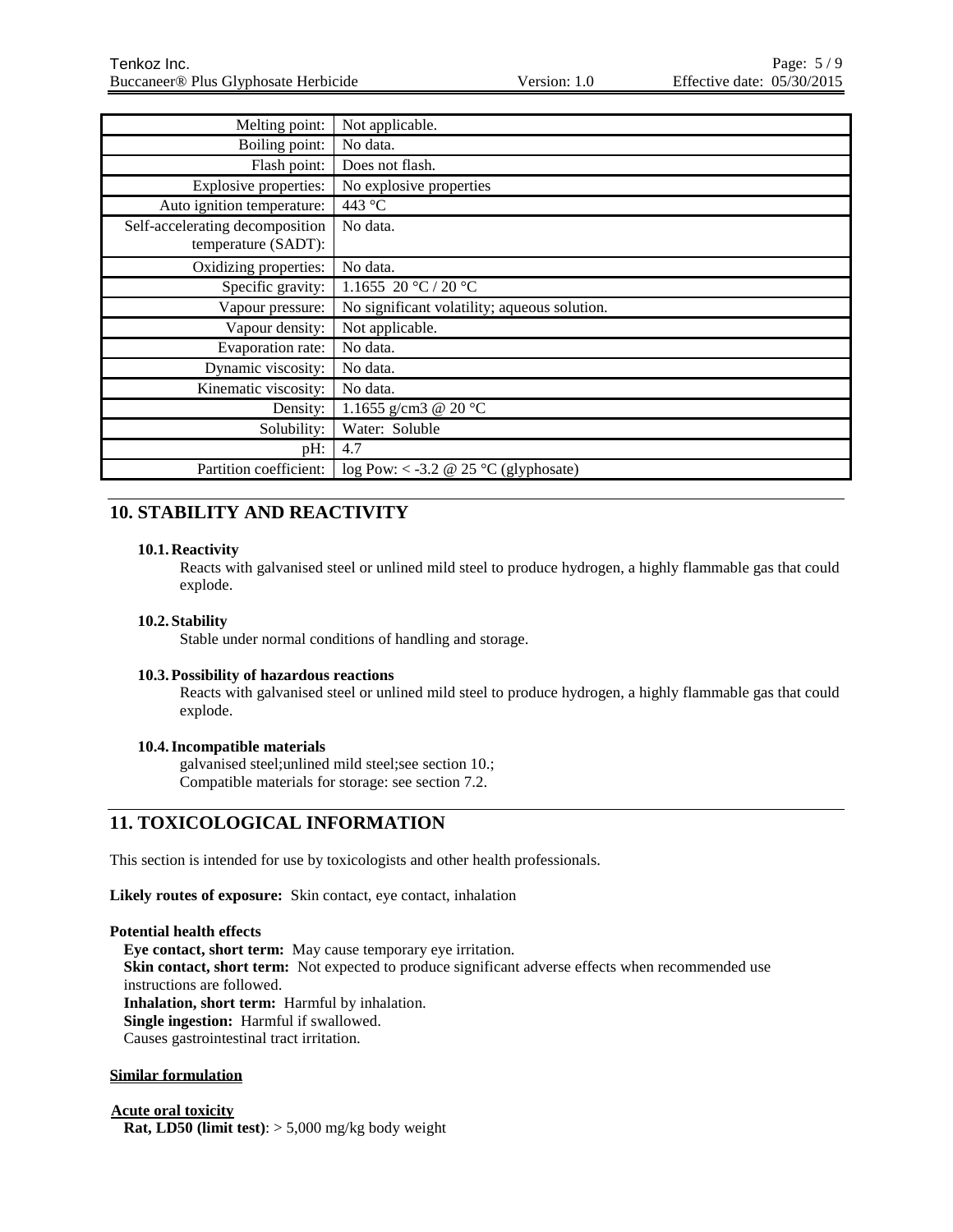Practically non-toxic.

**Acute dermal toxicity**

**Rat, LD50 (limit test)**: > 5,000 mg/kg body weight

Practically non-toxic. No mortality.

## **Skin irritation**

## **Rabbit, 6 animals, OECD 404 test**:

Days to heal: 7

Primary Irritation Index (PII): 0.8/8.0 Slight irritation.

## **Acute inhalation toxicity**

**Rat, male, LC50, 4 hours, aerosol**: 1.6 mg/L

Practically non-toxic. Aerosol particle size  $(< 10$  micron) much lower than the droplet size  $(> 100$  micron) normally achieved during spraying operations.

#### **Skin sensitization**

## **Guinea pig, 3-induction Buehler test**:

Positive incidence: 0 % Negative.

## **N-(phosphonomethyl)glycine; {glyphosate acid}**

## **Genotoxicity**

Not genotoxic.

## **Carcinogenicity**

Not carcinogenic in rats or mice.

## **Reproductive/Developmental Toxicity**

Reproductive effects in rats only in the presence of significant maternal toxicity. Developmental effects in rats and rabbits only in the presence of significant maternal toxicity.

## **12. ECOLOGICAL INFORMATION**

This section is intended for use by ecotoxicologists and other environmental specialists.

Data obtained on product, similar products and on components are summarized below.

#### **Aquatic toxicity, fish**

## **Bluegill sunfish (Lepomis macrochirus):**

Acute toxicity, 96 hours, static, LC50: 24 mg/L Slightly toxic.

**Rainbow trout (Oncorhynchus mykiss):** Acute toxicity, 96 hours, static, LC50: 42 mg/L

#### Slightly toxic. **Aquatic toxicity, invertebrates**

## **Water flea (Daphnia magna):** Acute toxicity, 48 hours2, static, EC50: 160 mg/L

Practically non-toxic.

## **Similar formulation**

## **Aquatic toxicity, algae/aquatic plants**

**Green algae (Selenastrum capricornutum):** Acute toxicity, 96 hours, static, EC50: 2.6 mg/L Moderately toxic.

## **Avian toxicity**

## **Bobwhite quail (Colinus virginianus):**

Dietary toxicity, 5 days, LC50: > 5,620 mg/kg diet Practically non-toxic.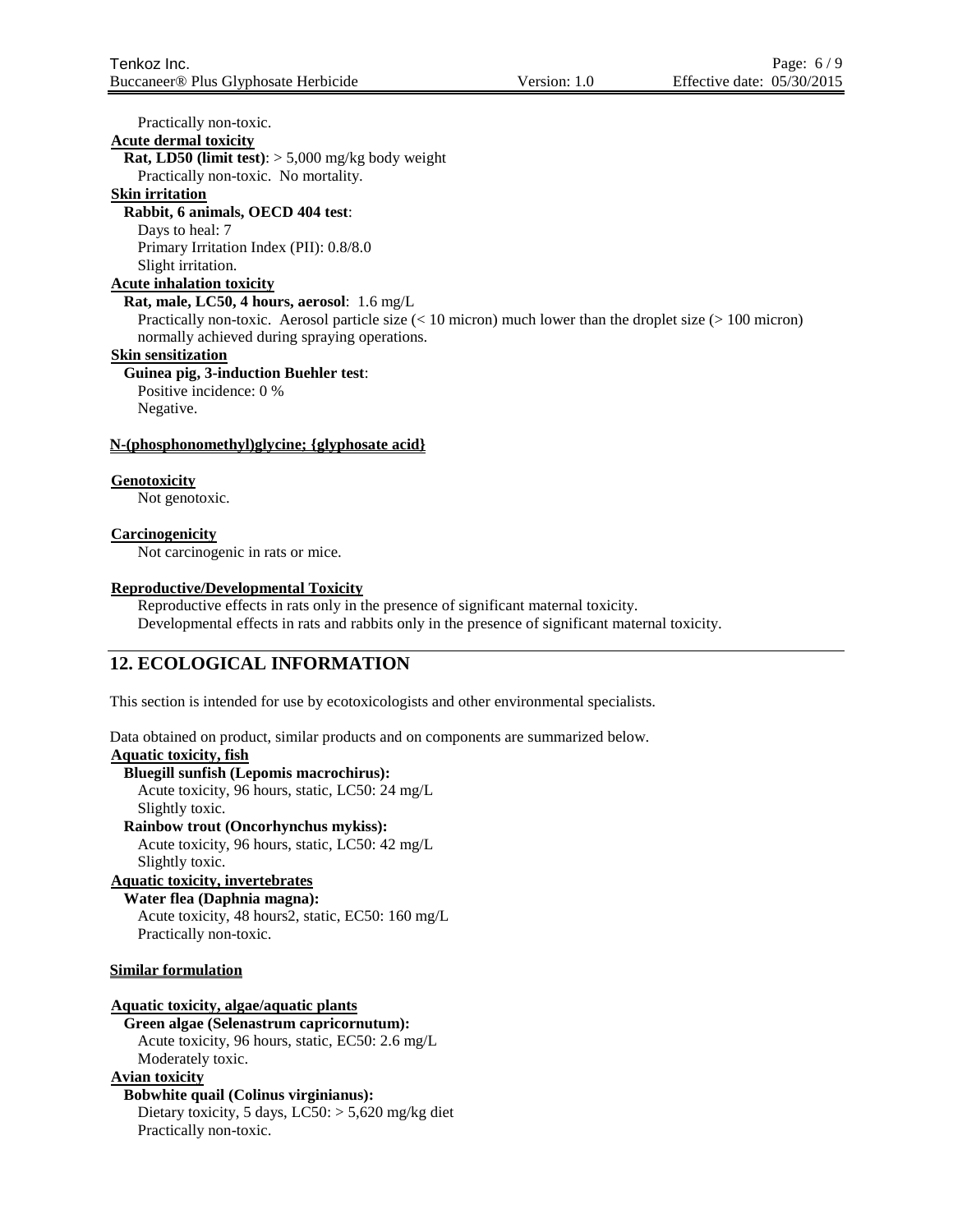#### **Mallard duck (Anas platyrhynchos):**

Dietary toxicity, 5 days,  $LC50$ :  $> 5,620$  mg/kg diet Practically non-toxic.

## **Arthropod toxicity**

**Honey bee (Apis mellifera):** Oral, 48 hours, LD50: > 395 µg/bee Practically non-toxic.

#### **Honey bee (Apis mellifera):**

Contact, 48 hours,  $LD50$ :  $>$  338 µg/bee Practically non-toxic.

#### **Soil organism toxicity, invertebrates**

#### **Earthworm (Eisenia foetida):**

Acute toxicity, 14 days,  $LC50$ :  $> 5,000$  mg/kg dry soil Practically non-toxic.

## **Soil organism toxicity, microorganisms**

## **Nitrogen transformation test:**

24.45 kg/ha, 28 days: No effect on nitrogen transformation. No effect on soil microorganisms.

#### **N-(phosphonomethyl)glycine; {glyphosate acid}**

#### **Bioaccumulation**

**Bluegill sunfish (Lepomis macrochirus):** Whole fish:  $BCF: < 1$ No significant bioaccumulation is expected. **Dissipation Soil, field:** Half life: 2 - 174 days Koc: 884 - 60,000 L/kg Adsorbs strongly to soil. **Water, aerobic:** Half life: < 7 days

## **13. DISPOSAL CONSIDERATIONS**

## **13.1.Waste treatment methods**

#### **13.1.1. Product**

Keep out of drains, sewers, ditches and water ways. Recycle if appropriate facilities/equipment available. Burn in proper incinerator. Follow all local/regional/national/international regulations.

#### **13.1.2. Container**

See the individual container label for disposal information. Emptied containers retain vapour and product residue. Observe all labeled safeguards until container is cleaned, reconditioned or destroyed. Empty packaging completely. Do NOT contaminate water when disposing of rinse waters. Do NOT re-use containers for any purpose other than for the storage of pesticides, if allowed by label. Store for collection by approved waste disposal service. Recycle if appropriate facilities/equipment available. Follow all local/regional/national/international regulations. Triple or pressure rinse (or equivalent) empty containers. Ensure packaging cannot be reused prior to disposal.

Use handling recommendations in Section 7 and personal protection recommendations in Section 8.

## **14. TRANSPORT INFORMATION**

The data provided in this section is for information only. Please apply the appropriate regulations to properly classify your shipment for transportation.

#### **14.1. US Dept. of Transportation (DOT) Hazardous Materials Regulations (49 CFR Parts 105-180)**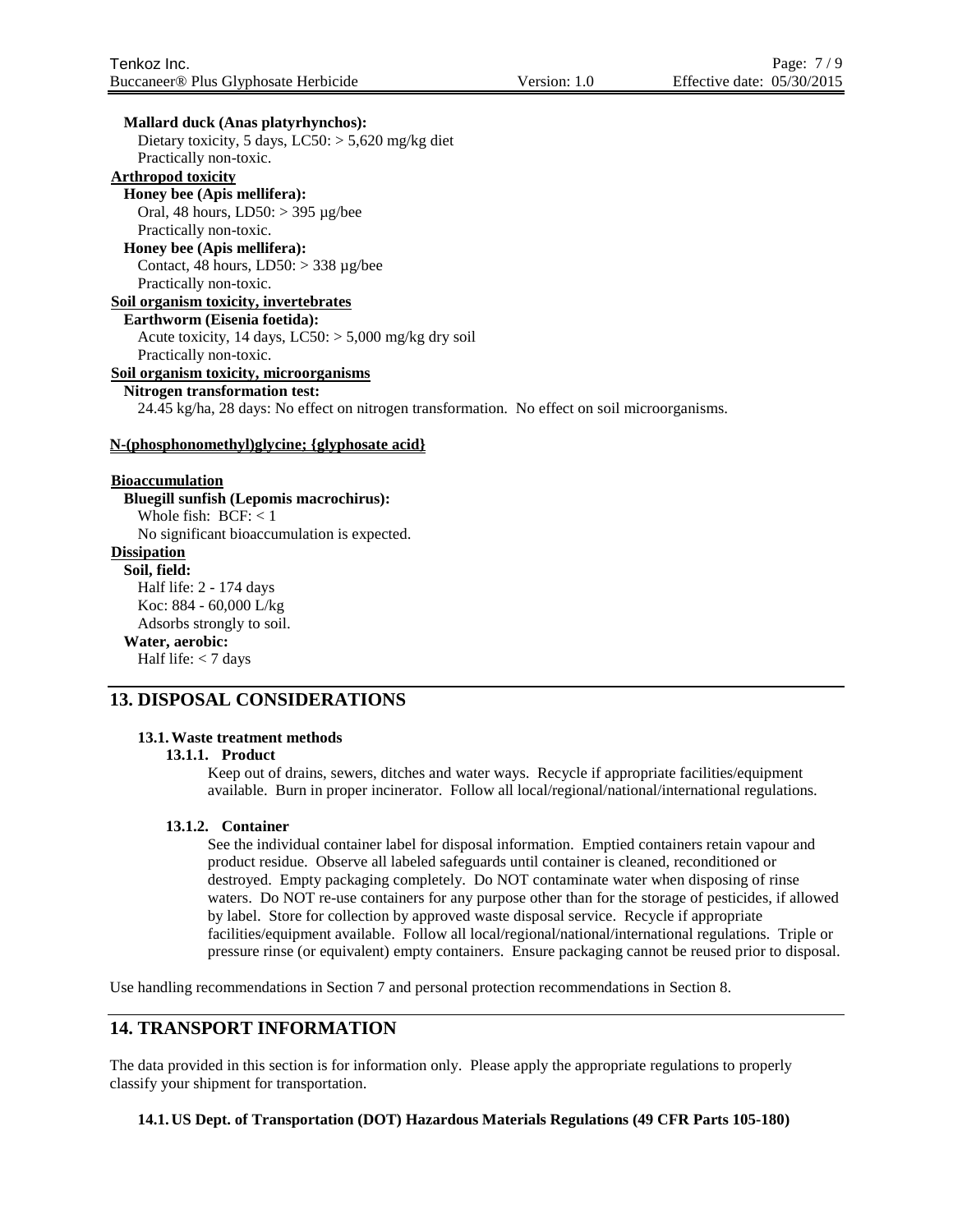| <b>Proper Shipping Name</b> | Not regulated for domestic ground transportation. () |
|-----------------------------|------------------------------------------------------|
| (Technical Name if          |                                                      |
| required):                  |                                                      |

#### **14.2.IMDG Code**

| Proper Shipping Name | Not regulated for transport under IMO Regulations () |
|----------------------|------------------------------------------------------|
| Technical Name if    |                                                      |
| required):           |                                                      |

#### **14.3.IATA/ICAO**

| <b>Proper Shipping Name</b>   | Not regulated for transport under IATA/ICAO Regulations () |
|-------------------------------|------------------------------------------------------------|
| (Technical Name if required): |                                                            |

## **15. REGULATORY INFORMATION**

#### **15.1.Environmental Protection Agency**

**15.1.1. TSCA Inventory**

Exempt

#### **15.1.2. SARA Title III Rules**

Section 311/312 Hazard Categories: Immediate Section 302 Extremely Hazardous Substances: Not applicable. Section 313 Toxic Chemical(s): Not applicable.

## **15.1.3. CERCLA Reportable quantity**

Not applicable.

## **15.1.4. Federal Insecticide, Fungicide, Rodenticide Act (FIFRA)**

This chemical is a pesticide product registered by the United States Environmental Protection Agency and is subject to certain labeling requirements under federal pesticide law. These requirements differ from the classification criteria and hazard information required for safety data sheets (SDS), and for workplace labels of non-pesticide chemicals. The hazard information required on the pesticide label is reproduced below. The pesticide label also includes other important information, including directions for use.

WARNING! CAUSES SUBSTANTIAL BUT TEMPORARY EYE INJURY, HARMFUL IF SWALLOWED, HARMFUL IF INHALED

Acute oral toxicity: FIFRA category IV. Acute dermal toxicity: FIFRA category IV. Acute inhalation toxicity: FIFRA category III. Skin irritation: FIFRA category IV.

## **16. OTHER INFORMATION**

The information given here is not necessarily exhaustive but is representative of relevant, reliable data. Follow all local/regional/national/international regulations. Please consult supplier if further information is needed.